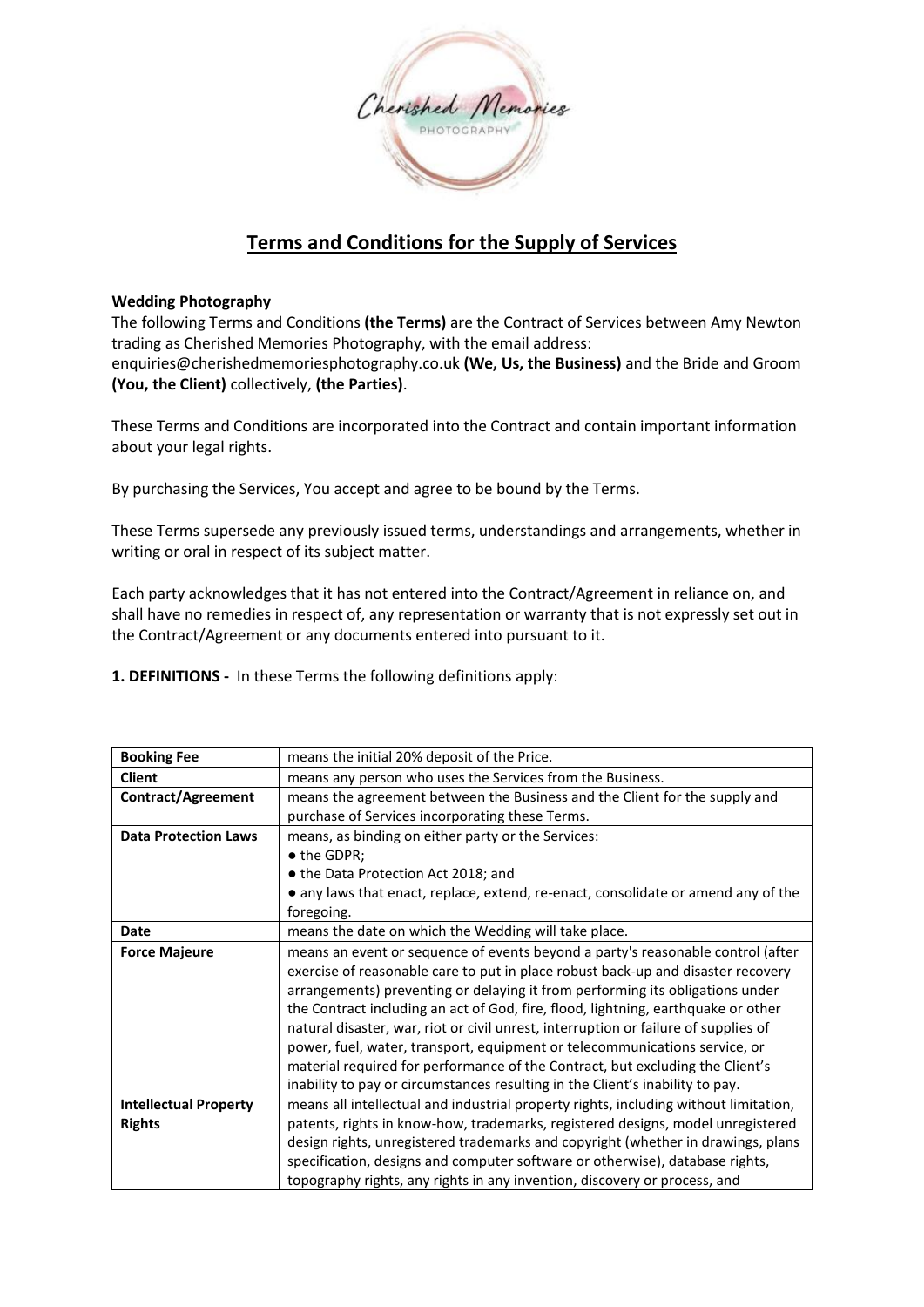|                           | applications for and rights to apply for any of the foregoing, in each case in the |
|---------------------------|------------------------------------------------------------------------------------|
|                           | United Kingdom and all other countries in the world.                               |
| Location                  | Place of wedding specified in separate schedule contract agreement.                |
| <b>Meeting</b>            | means the consultation meeting that the Client and Photographer will have at       |
|                           | least 4 months before the Wedding                                                  |
| <b>Order and Order</b>    | means the Client will place the Order as an offer in the formation of a contract   |
| Acknowledgement           | and the Business will supply an Order Acknowledgement as the acceptance.           |
| Package                   | means the wedding photography package chosen.                                      |
| Payment                   | means the required methods and timing of payments by the Client to the             |
|                           | Business as specified in Clause 5 below.                                           |
| Photographer              | means Amy Newton and / or the appointment of another photographer by Amy           |
|                           | Newton.                                                                            |
| <b>Price</b>              | means the amount payable.                                                          |
| <b>Products</b>           | means the products that the Photographer provides including photographs,           |
|                           | albums, prints and canvases.                                                       |
| <b>Services</b>           | means the services that the Business supplies.                                     |
| <b>Service Provider</b>   | means the other professionals who will be providing services at the wedding.       |
| <b>Time</b>               | means the time specified by client in separate schedule contract agreement.        |
| <b>Wedding</b>            | means the wedding specified in separate schedule contract agreement.               |
| <b>Registered Address</b> | means the Photographers registered address.                                        |
| Schedule 1                | means a separate contract form the Client will need to complete.                   |
|                           |                                                                                    |
| <b>Schedule 2</b>         | means a separate contract form the Client will need to complete.                   |

# **2. APPLICATION**

**2.1** No variation of these Conditions or to an Order or to the Contract shall be binding unless expressly agreed in writing by Us.

**2.2** Marketing and other promotional material relating to the Services are illustrative only and do not form part of the Contract.

**2.3** Where the phrase 'in writing' is used in this Agreement, it shall be understood as including emails.

# **3. BOOKING FEE**

**3.1** Upon receipt of the Order Acknowledgment, the Client shall pay the Booking Fee.

**3.2** Payment of the Booking Fee is:

3.2.1 The Client's acceptance of these Conditions; and

3.2.2 Guarantees the Date.

**3.3** The Booking Fee is non-refundable or transferable in the event of cancellation by the Client.

# **4. CONSULTATION**

**4.1** The parties will have a Meeting.

**4.2** The date, time and location of the Meeting will be agreed between the parties.

**4.3** During the Meeting the Client will provide information specified in Schedule 1 and 2. **4.4** In the event that the Client wants to make any changes to Schedule 1 or 2, they must

inform Us in writing at least 2 months before the Wedding.

**4.5** If the parties deem it to be necessary, a pre-wedding meeting will take place 4 weeks prior to the Wedding.

# **5. PAYMENT**

**5.1** Following payment of the Booking Fee, the balance of the Price is to be paid 4 weeks prior to the Wedding as specified in Schedule 1. For any packages including a pre-couple shoot, the cost of this, being £99, will be required on the day of the pre-couple shoot prior to photographs being taken. This will be deducted from the remaining balance.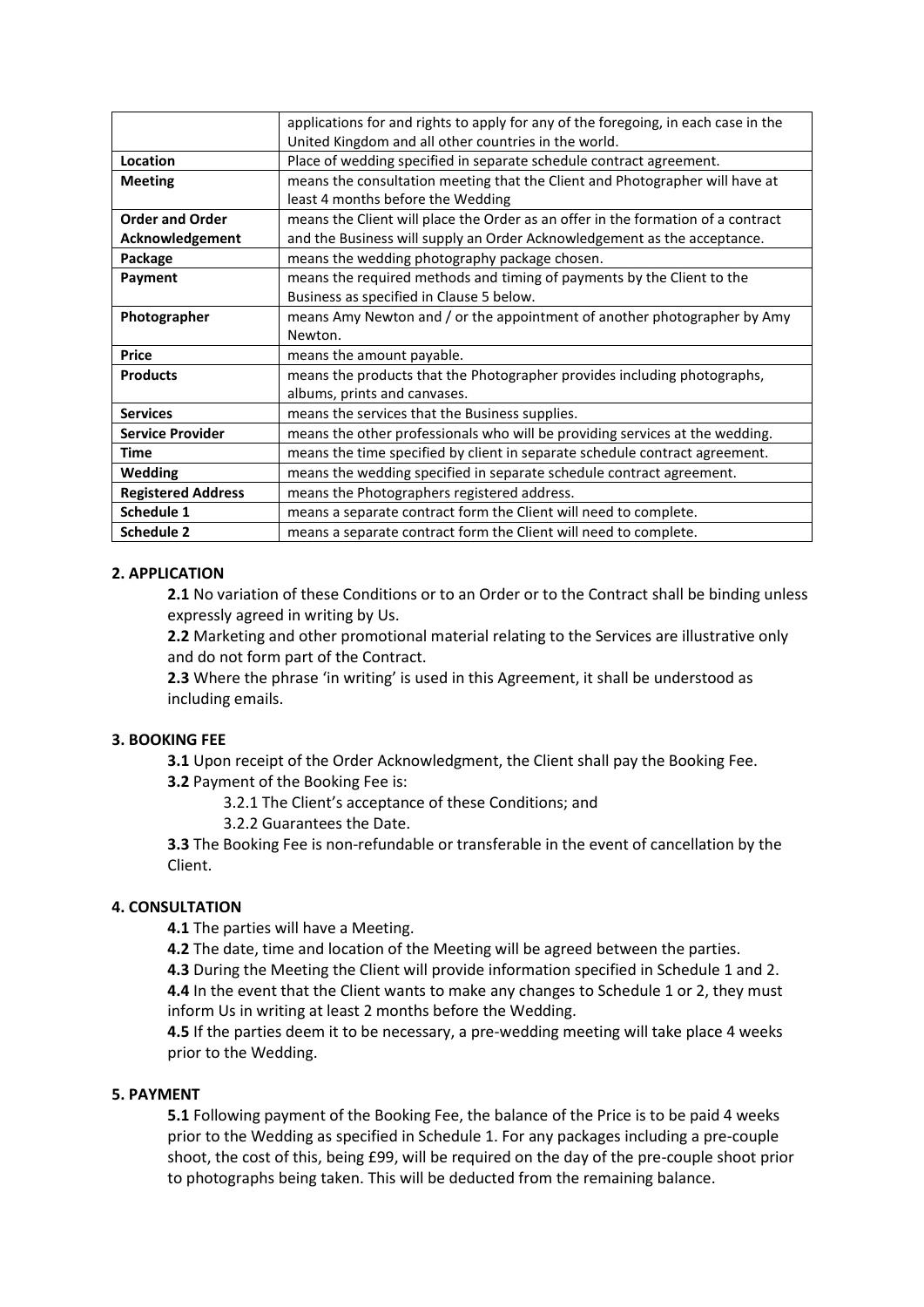**5.2** Payment for any additional images or Products must be made at the time of Order. **5.3** Bank Transfer (BACS) payments are acceptable too to the Bank Account specified in Schedule 1.

**5.4** No Products will be delivered until all payments have been received in full.

**5.5** Where payment is to be made by a third party, the Client acknowledges that they shall remain responsible for any balance outstanding in respect of the Contract.

**5.6** Failure to make payment by the dates stipulated may result in cancellation. Late payments will attract an administration charge of £50.

**5.7** Where any sums due under this Contract are not paid in full by the due date, We may: 5.7.1 charge interest, without limiting our other rights;

5.7.2 interest shall accrue on a daily basis and apply from the due date for Payment until actual Payment in full, whether before or after judgment.

## **6. PRIVACY AND PERMISSIONS**

**6.1** We agree to respect Your privacy and take all reasonable steps to comply with the requirements of the EU General Data Protection Regulations (GDPR).

**6.2** When We take photographs, We are entitled to assume that all persons attending the Wedding are happy to have their photograph taken unless You have explicitly informed Us that an individual does not wish to have their photograph taken.

**6.3** We may use photographs for promotional purposes with images appearing on our website, emails, social media, in Our printed materials produced for promotional purposes including leaflets, posters and in any materials sent out to prospective customers. If You would like further information or to tell Us that You do not consent to images being used in the above ways, please contact Us.

## **7. LICENCE AND COVERAGE**

**7.1** The Photographer is granted artistic licence in relation to the poses photographed and the locations used. Although every effort will be made to comply with the Client's requests, the Photographer's judgement regarding the location, poses and number of photographs taken shall be deemed correct and not subject to dispute.

**7.2** Whilst the Photographer shall endeavour to fulfil the Client's requests, the Photographer cannot be held responsible for non-availability of subjects or adverse weather conditions that may delay or render impossible the progress of proceedings thus preventing the coverage of some shots and as such the Photographer cannot guarantee any specific picture, background or group arrangement.

**7.3** We may use additional or alternative photographers if We feel that doing so will best capture the Wedding in photographs.

**7.4** For Weddings involving a church ceremony or at certain other venues, the Photographer's movements are sometimes restricted by the minister or official in charge: photographing of parts or even all of the ceremony or occasion may be restricted or prohibited, as may be the use of artificial lighting. The Photographer cannot accept responsibility for limited coverage in such circumstances.

**7.5** It is the responsibility of the Client to ensure the Photographer is provided with their requirements for certain photographs that they would like in advance of the Wedding eg particular group shots. The Photographer is not responsible for any specific missing photographs that are not specified in Schedule 2.

**7.6** The Photographer will not be held responsible for any ruined photographs due to guests (or any other) flashes or any other cause in or outside of the Photographer's control. All participants and observers will be expected to behave in a professional and courteous manner in line with standard photography best practice.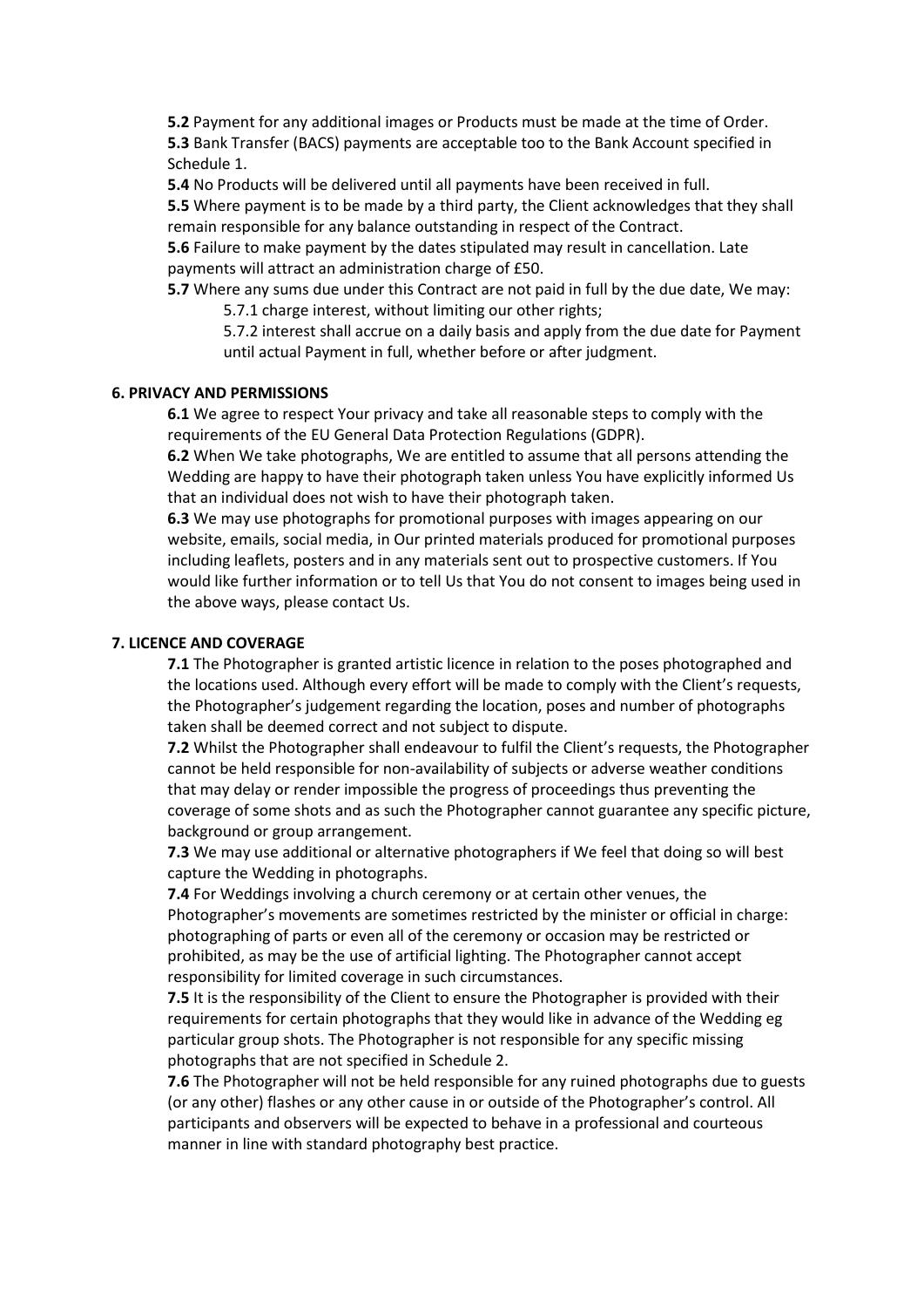**7.7** For the 'To The Moon and Back' package, it is the responsibility of the Client to book their precouple shoot with the Photographer no less than 2 months before the Wedding.

7.7.1 If the Client fails to comply with clause 7.7, the Photographer cannot guarantee an available date for the pre-couple shoot; and

7.7.2 No refund will be granted.

# **8. COOPERATION**

**8.1** The Client is responsible for the conduct of their guests.

**8.2** It is the Client's responsibility to ensure that all Service Providers cooperate with the Photographer. To ensure that there are no conflicts in times, the Client should provide the Service Providers with the information detailed in Schedule 2.

**8.3** The Photographer will not tolerate verbal or physical abuse, nor will the Photographer share their time or compete with guest photographers for the attention of the subjects. Unchecked guest conduct that interferes with the photography may seriously affect the quality of the photographs taken and increase the number of times photographs must be retaken.

**8.4** If the Client is unable to control the conduct of their guests, resulting in an unacceptable degree of misconduct, or if the conduct of any of their guests damages the equipment of the Photographer, it will result in the Photographer ceasing to take any more photographs and the Photographer will not be responsible for any photographs not taken. The Client understands that in such event, no refunds will be granted and the Client will be fully liable for all damage caused to equipment, including the cost of repair or (where repair is not reasonably possible) replacement.

#### **9. IMAGE AND REPRODUCTION**

**9.1** All print and presentation sizes quoted are approximate and subject to change at the discretion of the Photographer and may be subject to slight variation. Whilst every effort will be made, the Photographer cannot guarantee exact colour matching and is not held responsible for any colour variations which may occur due to light and location variations. **9.2** Due to limitations of computer monitors and variations of computer operating systems, it is understood that images viewed via this method may appear differently according to the specification of each monitor/computer and that prints may not match images rendered on any particular computer monitor.

**9.3** We will:

9.3.1 store the RAW files for 3 months after the Wedding.

9.3.2 provide You with JPEG files on a USB.

9.3.3 store JPEG files for as long as We deem is necessary.

**9.4** Where images are made available for use on a USB, reasonable steps are taken to ensure compatibility, but you acknowledge that USBs may not play on all devices including and not exclusive to computers.

**9.5** Only quality branded USBs are used and each is checked prior to delivery. However, it remains the responsibility of the Client to check for in-transit damage. The Photographer cannot be held responsible for damage to equipment resulting from defective media. **9.6** The Photographer will NOT provide the Client with any unedited, RAW photographs. In order to get the specific high quality shots that the Photographer will provide the Client with, it might take a few photo captures to get this due to angle experimentation, lighting changes or moving subject. The Photographer wishes to maintain a high quality and level of professionalism and reputation, therefore this would not be an option to the Client under any circumstances.

**9.7** It is not guaranteed that 'sneak peek' shots will be provided to the Client, due to Photographer workload. The Photographer will do their best to provide up to 10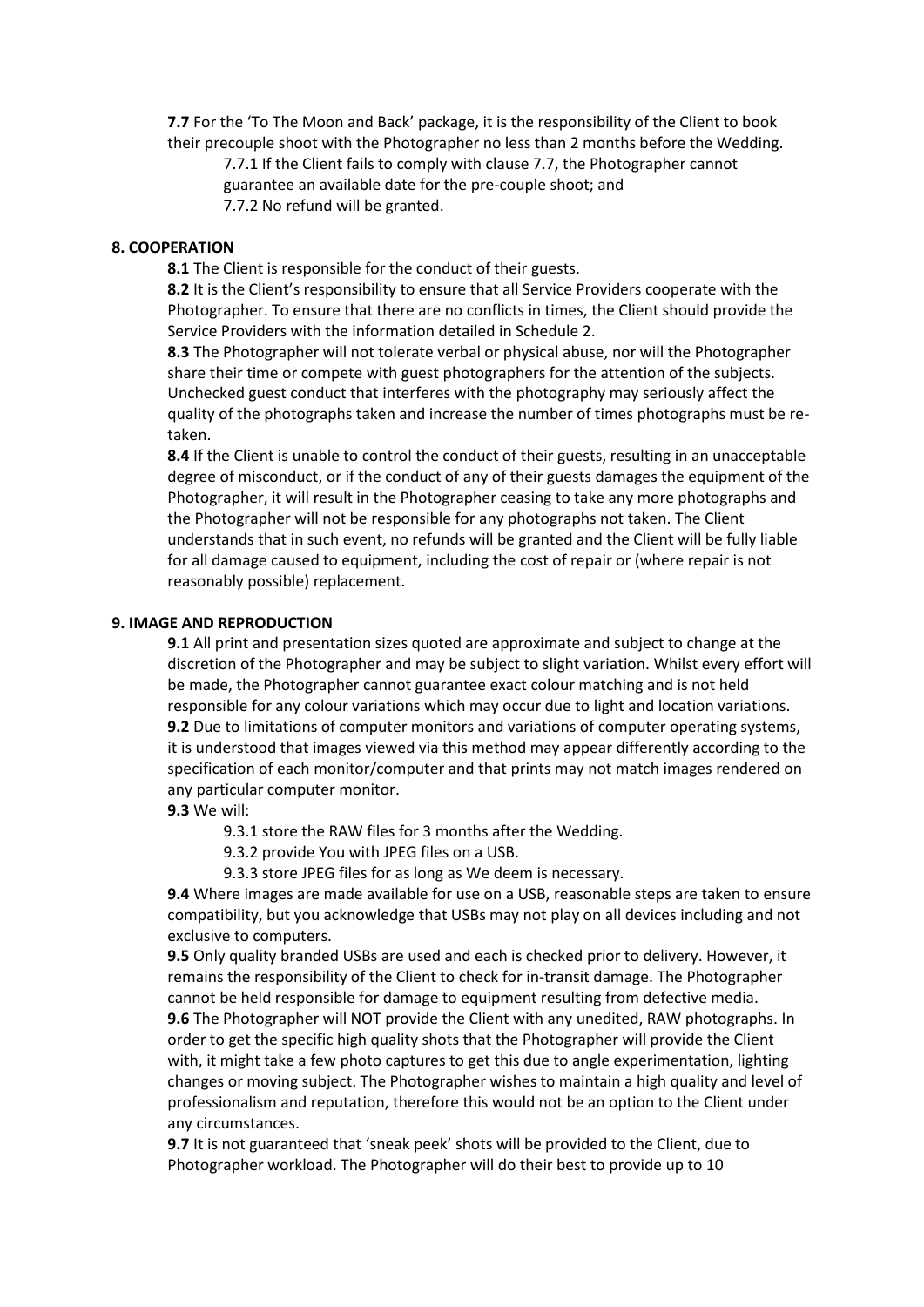photographs before the 8 week deadline however cannot guarantee this and so this is to be respected by and acceptable to the Client. If the Client wishes to be sent a couple of images the day after the Wedding for social media purposes or for guest thank you cards, they must specify this at the time of Booking to allow the Photographer to book this time in. Otherwise, due to workload, this might not be possible for the Photographer to provide.

## **10. RETOUCHING**

**10.1** We will edit all images to a high quality using retouching, digital manipulation and artist finishing.

**10.2** Any additional changes required by the Client, such as personal features, colours, adding/removing of people, will come at an additional cost and therefore will take longer than 8 weeks for you to receive your images. The expected time of this will depend on the amount of edited images required by the Client.

**10.3** There will be an additional cost payable if You want the Photographer to edit a second photographer's images.

## **11. RE-ORDERS**

**11.1** All re-orders shall be treated as an extension of the Contract and no responsibility for any error will be accepted unless provided in writing.

**11.2** There will be an additional charge for re-orders. You must provide the re-order in writing.

## **12. PRODUCTS**

**12.1** The photographs will be available on a USB (pre-couple photos in the 'To The Moon and Back package' will be provided via WeTransfer or Google Drive as a shared link and will later be put on the USB with wedding photographs):

12.1.1 No later than 8 weeks after the Wedding (pre-couple photos in the 'To The Moon and Back package' will be provided no later than 3 weeks after the photo shoot);

12.1.2 Presented in a personalised box; and

12.1.3 We will contact you when the USB is available to collect from the Registered Address.

**12.2** For prints and canvases in your chosen package:

12.2.1 you will have 1 month from the date that the photographs become available to select the photographs.

12.2.2 Failure to comply with clause 12.2.1 will result in the Client not receiving products; and no refund will be given.

## **12.3** For albums in your chosen package:

12.3.1 You will have 1 month from the date that the photographs become available to select the photographs.

12.3.2 Failure to comply with clause 12.4.1 will result in the Photographer selecting the photographs.

12.3.3 It is the Client's responsibility to decide on their album colours, themes and amount of imagery they would like in the album. Any additions to the 30 page lay flat glossy finish album included in the package will come at an additional cost (i.e. matte finish album, additional pages).

12.3.4 It is the Photographer's responsibility to decide on the overall image layout and positioning unless it is agreed otherwise by writing.

12.3.5 The Client will be allowed one overall change to their layout. Any additional changes required after this will come at an additional charge due to the editing time taken.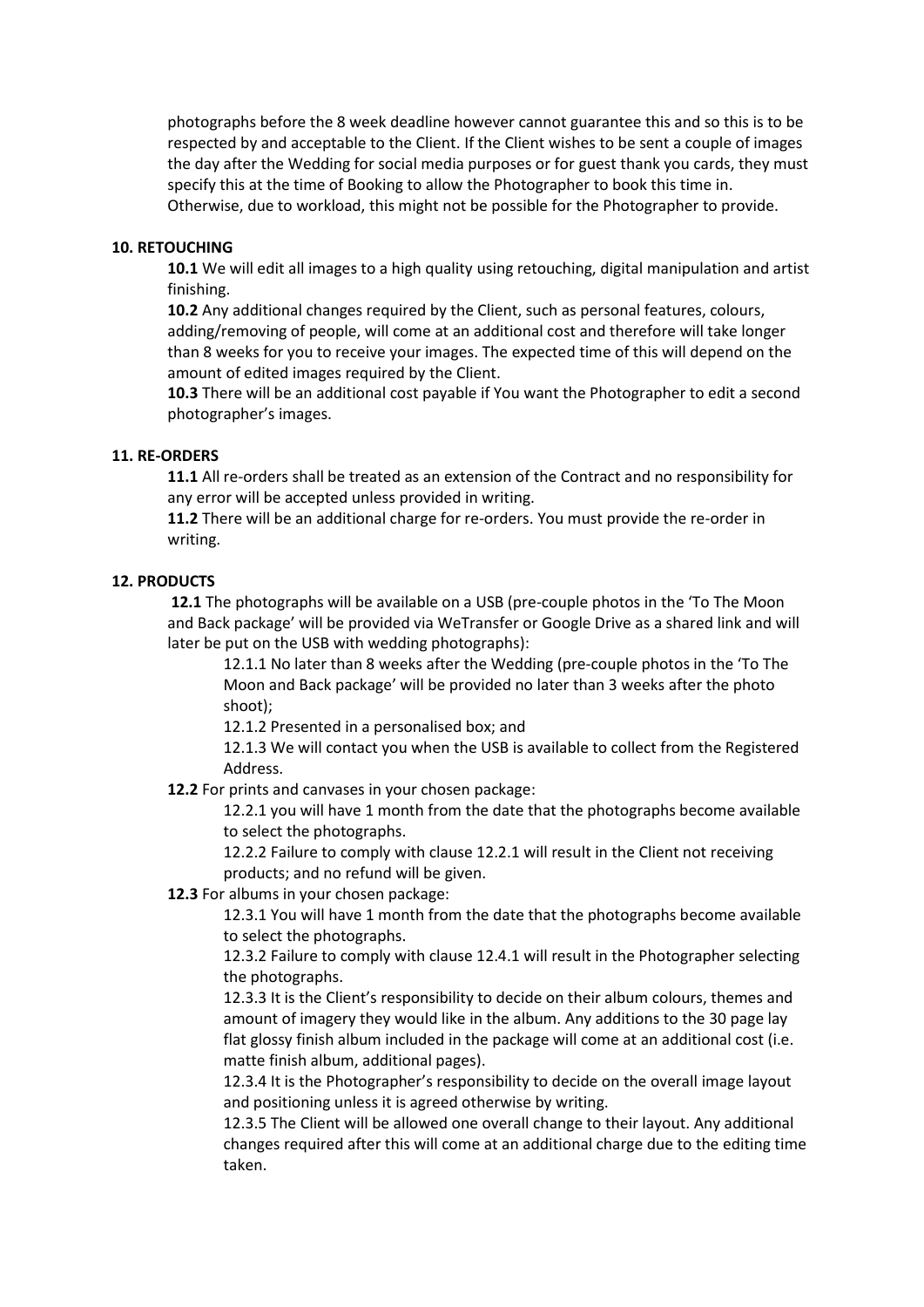12.3.6 The Client must provide confirmation/written approval to the Photographer before any album is ordered.

**12.4** Where a Product is no longer available, a suitable alternative of similar quality will be offered. An alternative will be deemed as correct and acceptable to the Client. Any surcharge resulting from the order of a new Product following rejection of a replacement will be the responsibility of the Client.

## **13. DELIVERY**

**13.1** Usually Products will be ready for collection/delivery up to 6 weeks after the Client has chosen their image orders. However, there has been a recent shortage in fuel and issues regarding transport. Therefore, any products ordered may arrive later than usual. The Photographer will do their very best to provide any products ordered on time however this cannot be guaranteed at present.

**13.2** You can collect the Products from the Registered Address free of charge; or **13.3** For an additional charge; the Products can be delivered to your chosen address either by tracked Royal Mail or by the Photographer herself if the address is within 15 miles from the Registered Address.

#### **14. OWNERSHIP**

**14.1** All rights in images shall remain the sole property of the Photographer at all times unless otherwise specified in Schedule 1.

**14.2** All Products shall remain the property of the Photographer until Payment is received in accordance with Clause 5.

**14.3** Any images or copies of images whether stored digitally or otherwise and any computer program including any source or object code, computer files or printed documentation relating to such images are protected by the Copyright, Designs and Patents Act 1988 (as amended) and remain the copyright of the Photographer at all times unless otherwise specified in Schedule 1.

#### **15. EXCLUSIVITY**

**15.1** It is understood that the Photographer will act as the main photographer and the Client acknowledges that they are responsible for notifying all of their guests that guest photography is not permitted at the time during the Photographer is taking the 'signing' photographs after the ceremony and during any specific photographs on the list provided by the Client. The Photographer suggests that a separate notice be placed in the invitations.

# **16. ALTERNATIVE PHOTOGRAPHER**

**16.1** In the unlikely event of the main Photographer being unable to attend your event due to unforeseen circumstances, the Photographer reserves the right to appoint another photographer to attend your event to undertake the event photography to his/her best ability.

**16.2** In the event that an alternative photographer is appointed, the Photographer will transfer any Payments made by the Client to the alternative and the Terms shall cease to apply to either Party. It is the Clients responsibility to sort out new contracts/terms with the Alternative Photographer based on the contract/terms of the Alternative Photographer.

#### **17. LIMITATION OF LIABILITY**

**17.1** If you fail to comply with the terms of this Agreement, the Services will no longer be available to you without further notice.

**17.2** We will not be liable for any loss or damage whatsoever whether direct, indirect, consequential or incidental, actual or anticipated of any the following: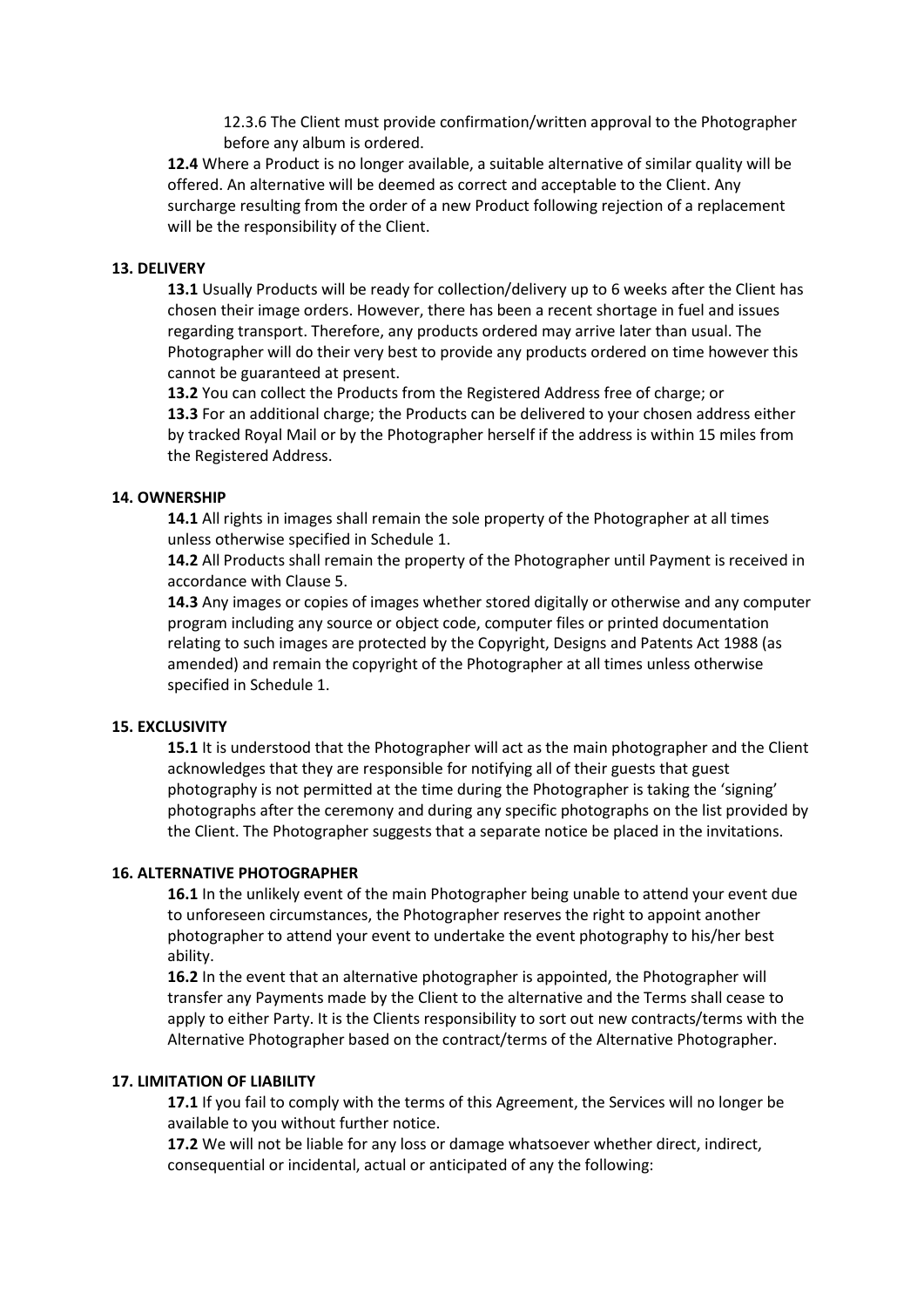17.2.1 profit;

17.2.2 data (or corruption of data due to viruses or any other technological error or fault);

- 17.2.3 contact;
- 17.2.4 opportunity;
- 17.2.5 reputation or goodwill.

**17.3** We do not make any representations or warranties of any kind, whether express or implied, about the completeness, accuracy, reliability, suitability or availability of the Site and Services, the information or merchantability of any part, feature or content contained on the Site for any particular purpose. This includes any links or references to third-party websites.

**17.4** Any other provision in this Agreement does not attempt to exclude or limit in any way, our liability for the following:

17.4.1 death or personal injury caused by our negligence;

17.4.2 fraud or fraudulent misrepresentation;

17.4.3 wilful misconduct;

17.4.4 any other matter for which it would be illegal for us to exclude or attempt to exclude our liability.

**17.5** Any directions issued to the Client or their guests during a photographic shoot are deemed to be said at persons own risk. The Photographer cannot be held responsible for any personal accidents during a photography shoot.

## **18. INSURANCE**

**18.1** We will maintain Public Liability and Professional Indemnity insurance at all times. **18.2** In the unlikely event of a total photographic failure or cancellation of this Agreement by either party or in any other circumstance, the liability of one party to the other, shall be limited to the total value of the Agreement.

# **19. FORCE MAJEURE**

The due performance of this contract is subject to alteration or cancellation due to a Force Majeure event. For the avoidance of doubt, it does not include circumstances where the Photographer attends the Wedding to perform the Services and any of the parties or guests fail to attend.

#### **20. CONDUCT AND COMPLAINTS**

**20.1** It is the responsibility of the Client to ensure co-operative behaviour at the Wedding. **20.2** All complaints shall be raised by the Client directly to Us in writing within 14 days of the occurrence which gives rise to the complaint. We will consider the complaint and shall provide a response to the Client within 14 days of receipt of the complaint.

**20.3** In the unlikely event of an unresolved complaint, the Client may request the Guild of Photographers to mediate but only on the basis that its decision shall be final and binding upon both parties.

#### **21. DISPUTES**

**21.1** Subject to Clause 20 above, the Parties irrevocably agree that the courts of England and Wales shall have exclusive jurisdiction to settle any dispute or claim arising out of, or in connection with, the Contract, its subject matter or formation (including non-contractual disputes or claims).

**21.2** The Client recognises that any breach or threatened breach of the Contract may cause Us irreparable harm for which damages may not be an adequate remedy. Accordingly, in addition to any other remedies and damages available to Us, the Client acknowledges and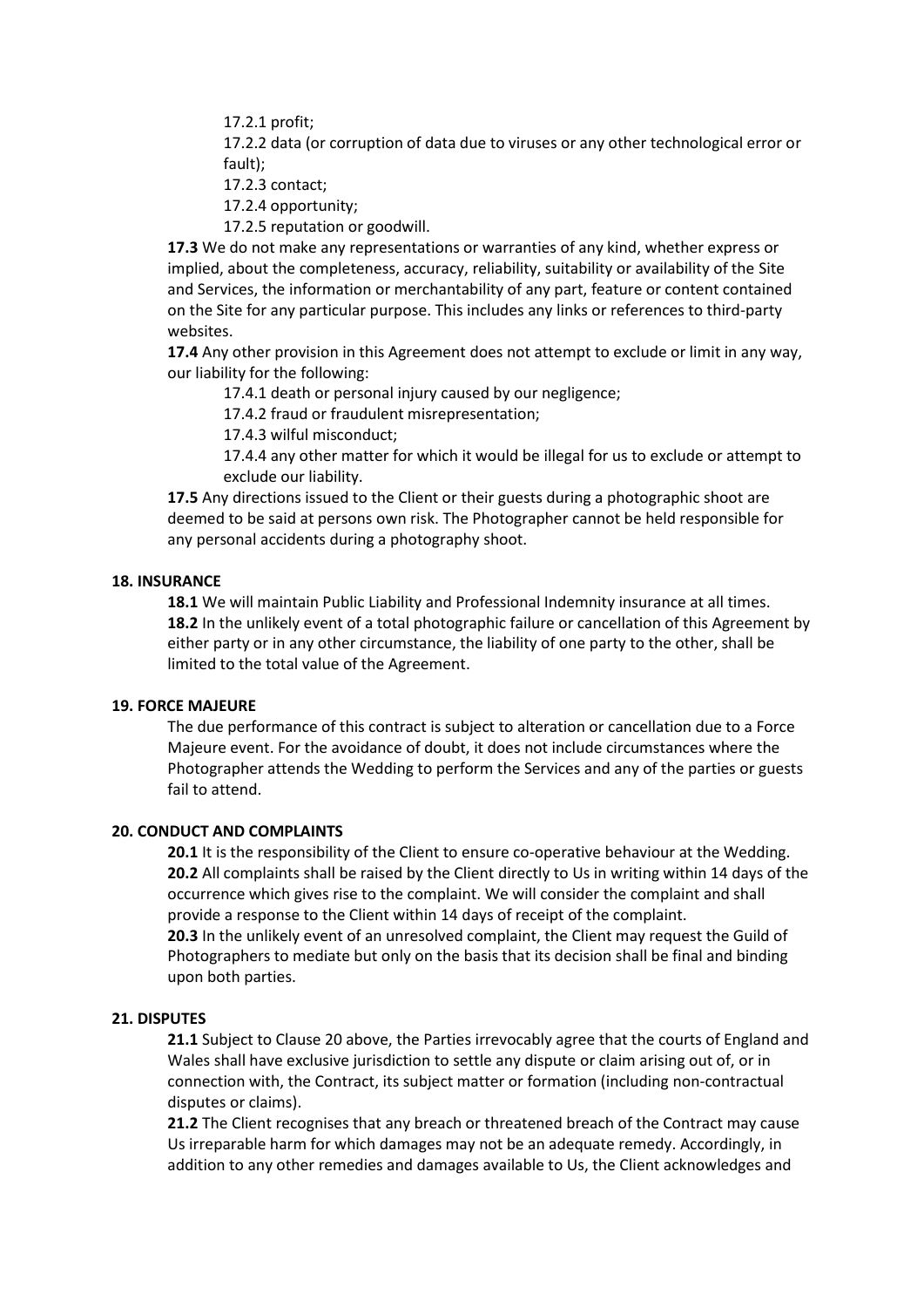agrees that We are entitled to the remedies of specific performance, injunction and other equitable relief without proof of special damages.

#### **22. CANCELLATION**

**22.1** Where We must cancel the Contract, due to circumstances beyond our control, the full amount of the Booking Fee and any further Payments received will be returned to the Client. **22.2** Should the Client wish to cancel this Contract at any time, notice of cancellation must be given in writing to Us and the cancellation fees are as follows:

22.2.1 Cancellation more than 2 months before the Wedding - We will retain the Booking Fee.

22.2.2 Cancellation between 1-2 months prior to the Wedding - You will be liable to pay 50% of the Price.

22.2.3 Cancellation less than 1 month prior to the Wedding - You will be liable to pay 100% of the Price.

**22.3** Where an alternative Photographer is appointed in accordance with Clause 16 above, the Client may cancel this Contract within 14 days of being notified of the appointment and the full amount of the Booking Fee and any further Payments received will be returned to the Client.

**22.4** Where a Wedding is postponed until a later date, the postponement will be treated as a Cancellation unless agreed with Us in writing.

#### **23. PERFORMANCE**

The Services shall be deemed performed on completion of the performance of the Services as specified in the Order Acknowledgement.

#### **24. INTELLECTUAL PROPERTY RIGHTS**

All Intellectual Property Rights in the images and Products shall remain Ours unless otherwise specified in Schedule 1.

#### **25. SEVERANCE**

**25.1** If any provision of the Contract (or part of any provision) is or becomes illegal, invalid or unenforceable, the legality, validity and enforceability of any other provision of the Contract shall not be affected.

**25.2** If any provision of the Contract (or part of any provision) is or becomes illegal, invalid or unenforceable but would be legal, valid and enforceable if some part of it was deleted or modified, the provision or part-provision in question shall apply with such deletions or modifications as may be necessary to make the provision legal, valid and enforceable. In the event of such deletion or modification, the parties shall negotiate in good faith in order to agree the terms of a mutually acceptable alternative provision.

#### **26. EPIDEMIC/PANDEMIC**

**26.1** In the unlikely event of an epidemic/pandemic, the Photographer may not be able to carry out work and therefore may result in a cancellation or postponing your booking to a later date. If the Photographer is unavailable at the Clients rescheduled date, the Photographer can provide recommendations of another Photographer however it will be the Client's responsibility to make their own choice and judgement of another Photographer.

26.1.1 For cancellations: If the government guidelines do not allow for a wedding to go ahead and the wedding has to be cancelled, 50% of deposit money paid will be refunded. If government guidelines allow for a wedding to go ahead but the Client wishes to cancel, then deposit money paid will not be refunded.